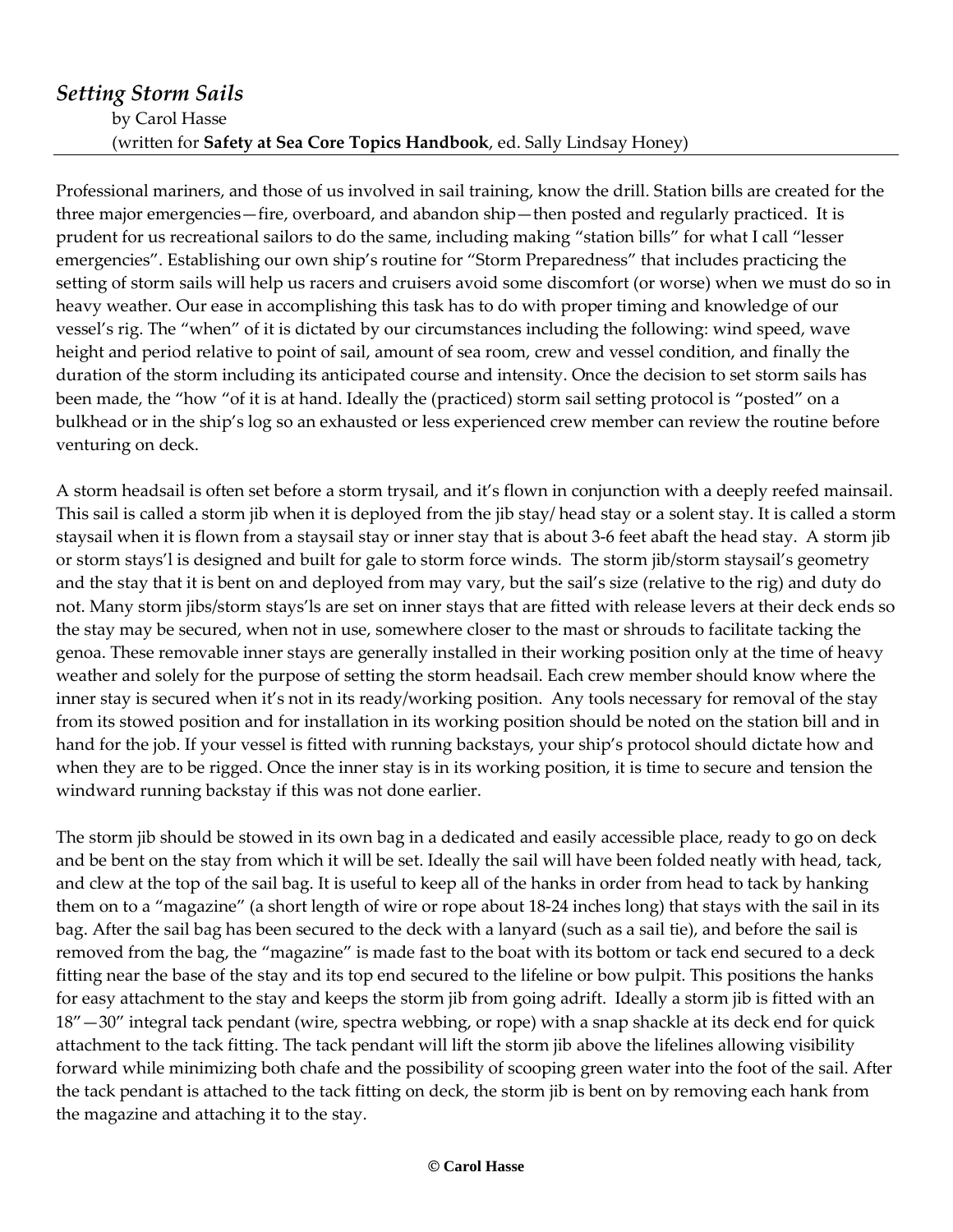Separate port and starboard sheets should be secured with bowlines (not snap shackles) to the clew of the storm jib and preferably kept in the bag with the sail. Sheets should be as large a diameter as lead blocks and self-tailing winches allow for ease of handling and withstanding chafe. Double-braided polyester is an excellent choice for sheets; high-tech, low stretch line is unnecessary in this application. Knowing where the storm jib's sheets need to be led is critical to the sail's performance and its longevity. If a sheet is led too far forward when beating, the sail will contribute unduly to heeling and leeway. If the sheet is led too far aft, the leech of the sail may be damaged from excessive fluttering. To determine the correct fore and aft position, sight an imaginary line from the middle of the storm jib's luff through the clew and down to the deck. Position the sheet lead at that point or slightly farther aft when beating, and tension the storm jib's leech line to correct any leech flutter. When reaching or running, the sheet lead must be moved forward to minimize leech twist and its resultant contribution to a vessel's rolling. Sheeting as far outboard as possible is ideal in gale to storm force winds—especially with the wind abaft the beam. Once the ideal sheet lead position is established for your intended point of sail, determine the sheet's fairest lead from the storm jib's clew to the sheet lead block and from there to the winch. For example, when beating, a chafe free path may be found from clew to lead block by leading the sheet outside of the lower shrouds and inside the upper shroud. However, this same path may allow the sheet to chafe on the upper shroud when the sheet is eased for a reach or run. Only practice will reveal how storm jib sheets should be led on your boat.

Now is the time to attach the halyard. Know where both ends of it are made fast, and how much to ease the halyard in order to attach it to the head of the storm jib. Sight aloft to ensure that the halyard has a clear, chafe free path from the halyard block to the head of the storm jib, and make sure the storm jib is free from the constraints of its sail ties or bag before attempting the hoist. Keeping the windward sheet slightly tensioned while setting the storm jib will minimize the possibility of the sail or sheets flogging until the sail is properly trimmed. Proper storm jib trim includes a taut luff (lots of halyard tension), as well as an optimal sheet lead position as discussed above. Finally, when it comes time to strike the storm jib, either for heaving-to under trysail alone or because the wind has abated, it works well to backwind the sail before easing the halyard. In this manner the sail can be flaked on deck as it is lowered.

A trysail is a small heavy weather sail that is flown from the mast, whose name is derived from the old fashioned term for heaving-to, "lying a try". Ideally, the trys'l is flown from a dedicated secondary track that is roughly parallel to the track on which the mainsail is set. The trysail track should start from about 6-12 inches above the base of the mast, allowing the sail to be most easily bent on and for the possibility of leaving the sail bagged and "at the ready" on the cabin top or deck. If it is ship's protocol to bend the trysail when needed, make certain the trysail track has a gate at its deck end that is both easy to open and attached with a lanyard so it cannot go adrift. The tack of the trysail must be fitted with a pendant long enough to allow it to clear the head of the mainsail when the mainsail is furled on the boom. The trysail tack pendant can be rope, webbing, or wire, but its bitter end requires a dedicated belaying point such as a cleat on the mast or pad eye a the mast base with a position allowing the tack pendant to have a chafe free path when the trysail is set.

A trysail is designed to be flown independently of the boom; indeed, this is one of its many attributes. The trysail requires two sheets that are secured independently with bowlines to the clew. Their diameter should be as large as sheet lead blocks and self tailing winch allow and is comfortable to handle. As with storm jib sheets, polyester double braid is ideal. Trysail sheets are generally led from the clew to blocks in static positions in the stern quarter (one port and one starboard) and from there to winches. Consult a sailmaker if there is uncertainty regarding the sheet lead's ideal position. Trysail lead blocks should be chosen to accommodate their working load, which will double if the sheet has to make a 180 degree turn to reach its winch. The windward sheet generally has a relatively direct path to its sheet lead block, but the leeward sheet most